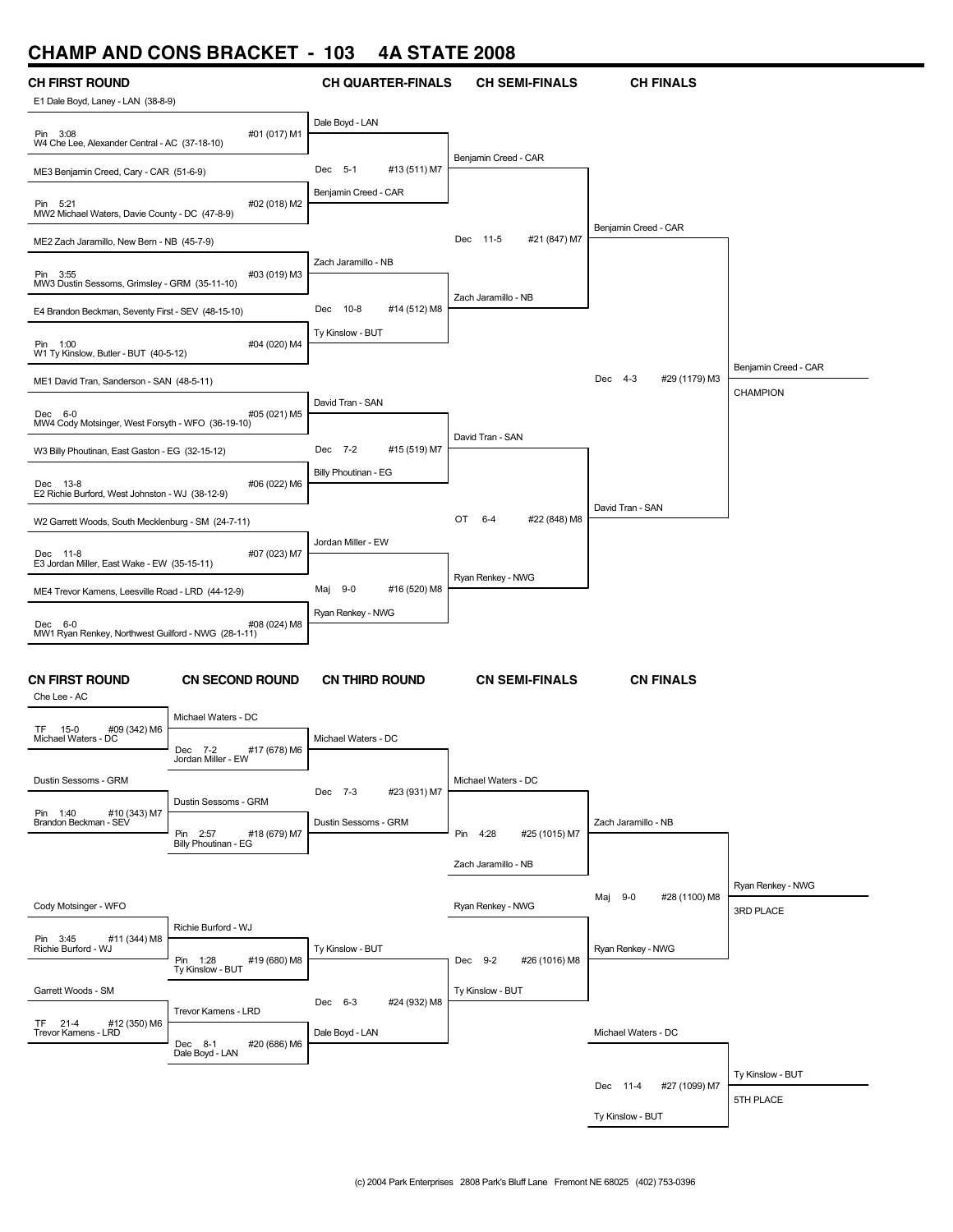### **CHAMP AND CONS BRACKET - 112 4A STATE 2008**

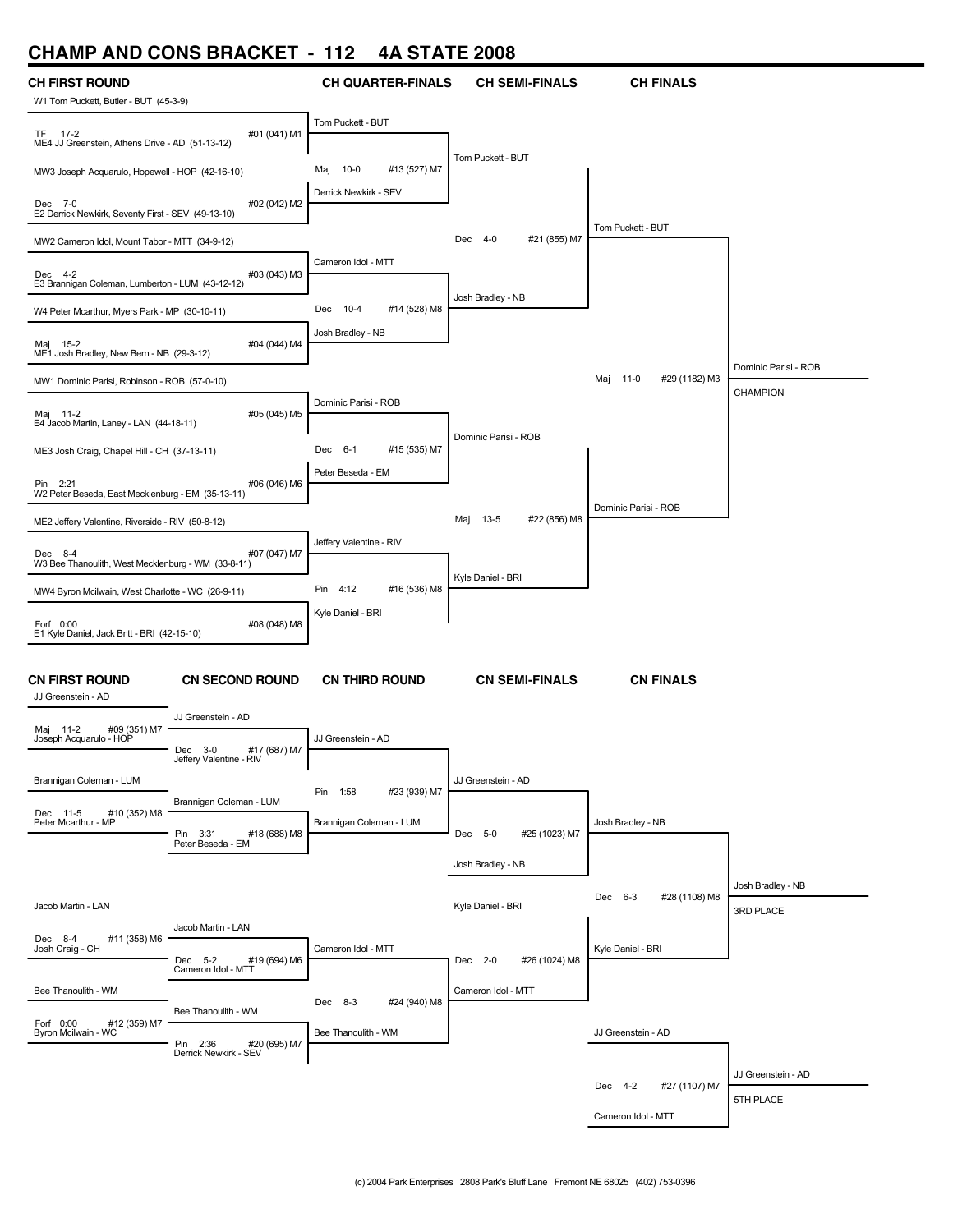# **CHAMP AND CONS BRACKET - 119 4A STATE 2008**

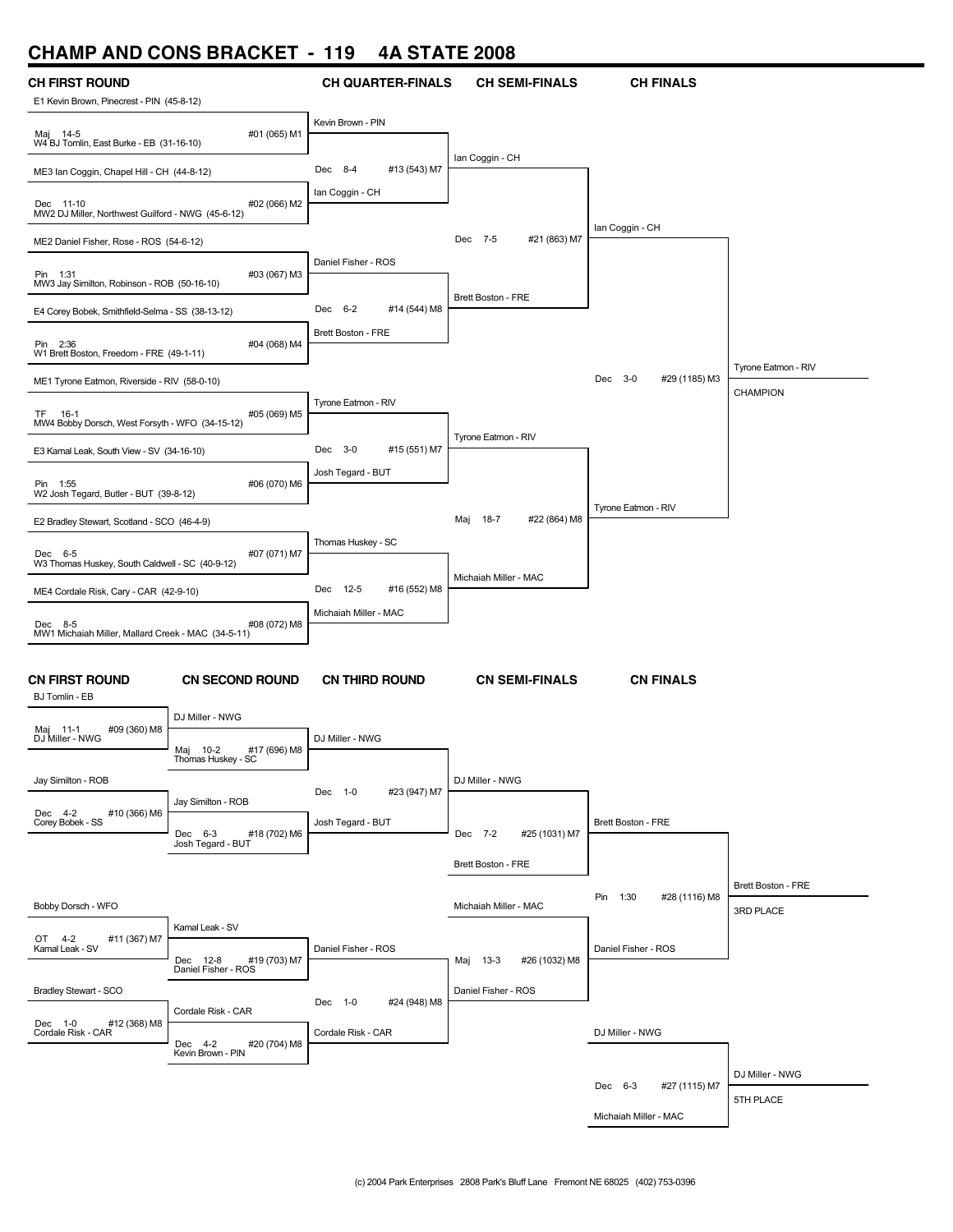# **CHAMP AND CONS BRACKET - 125 4A STATE 2008**

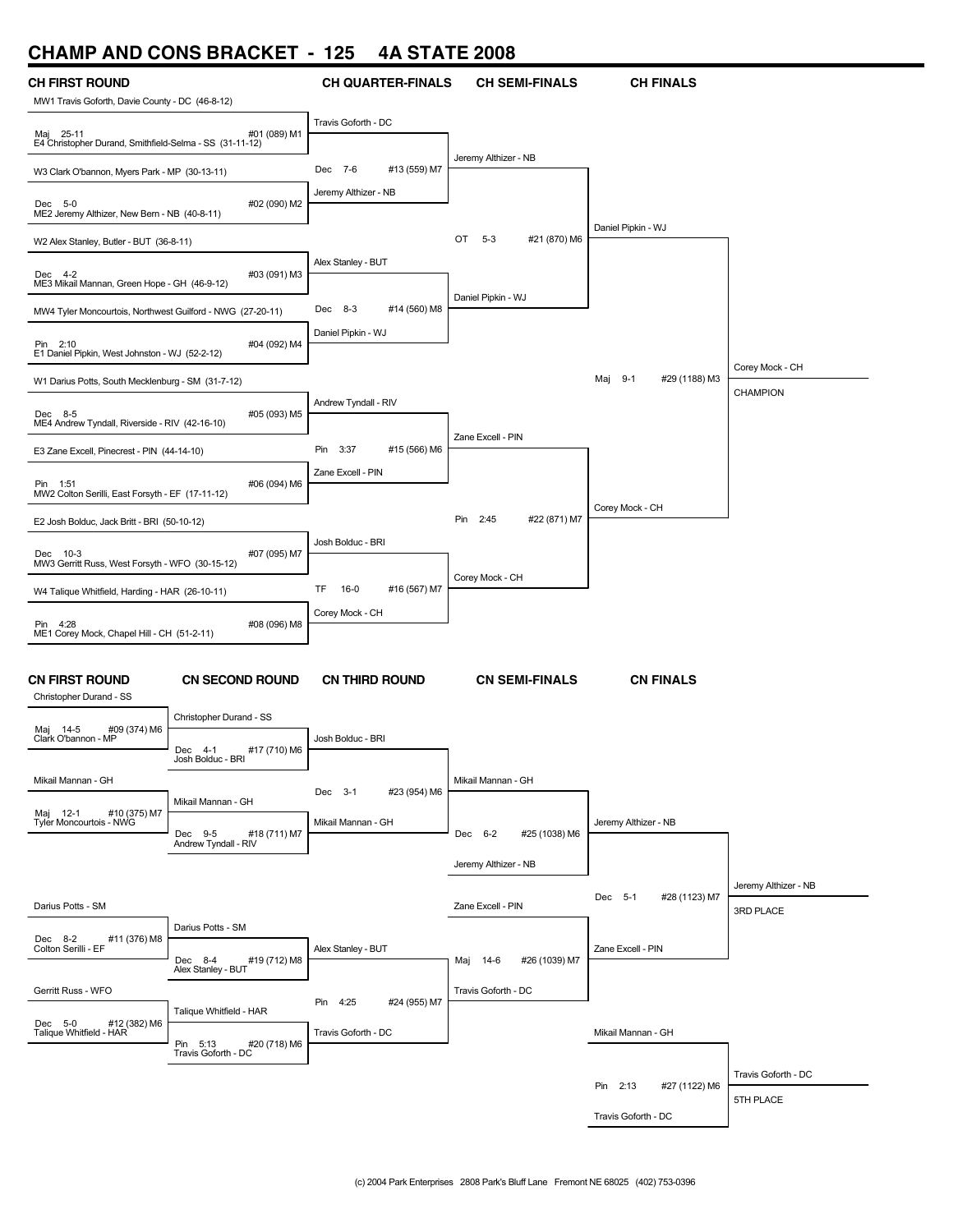# **CHAMP AND CONS BRACKET - 130 4A STATE 2008**

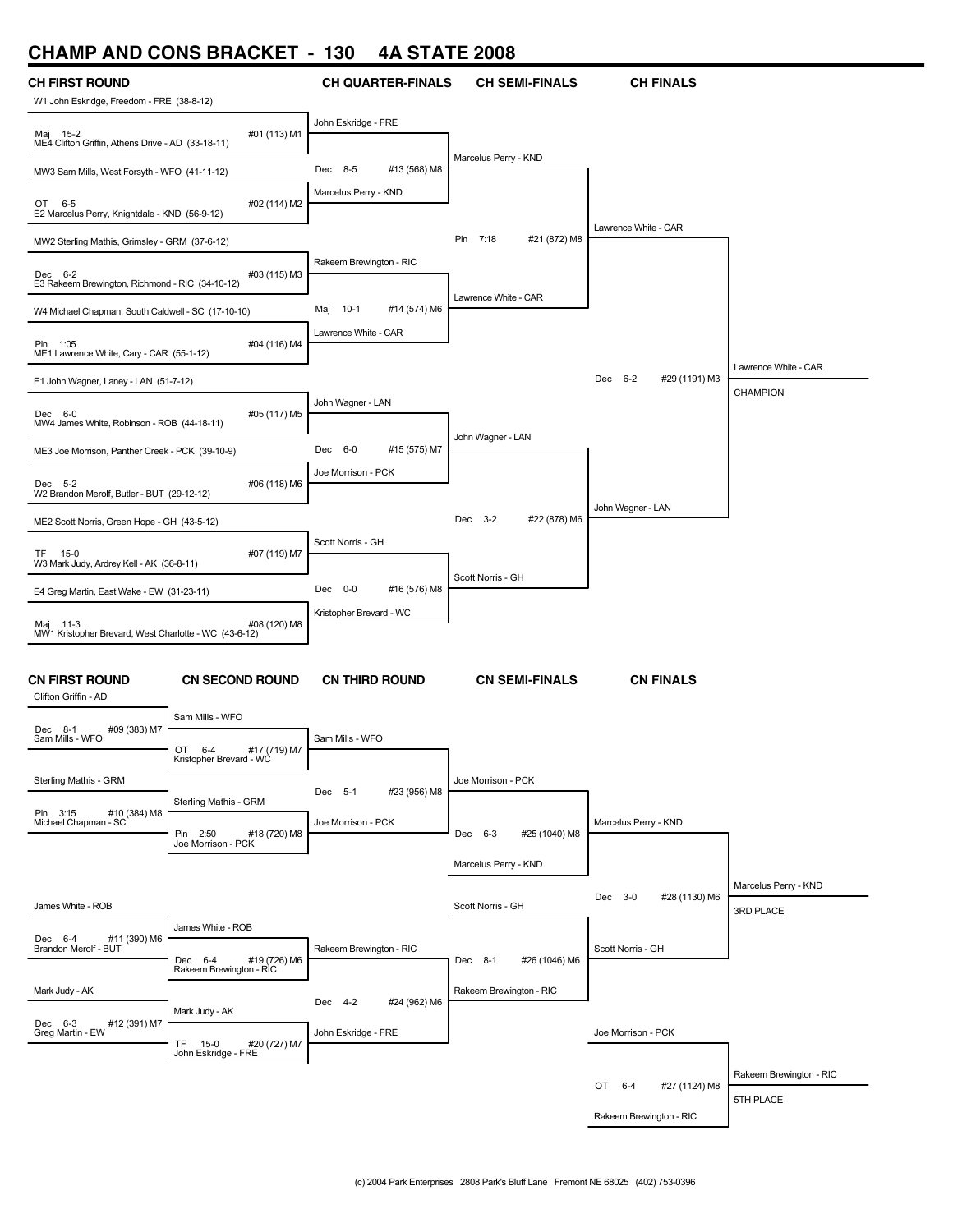## **CHAMP AND CONS BRACKET - 135 4A STATE 2008**

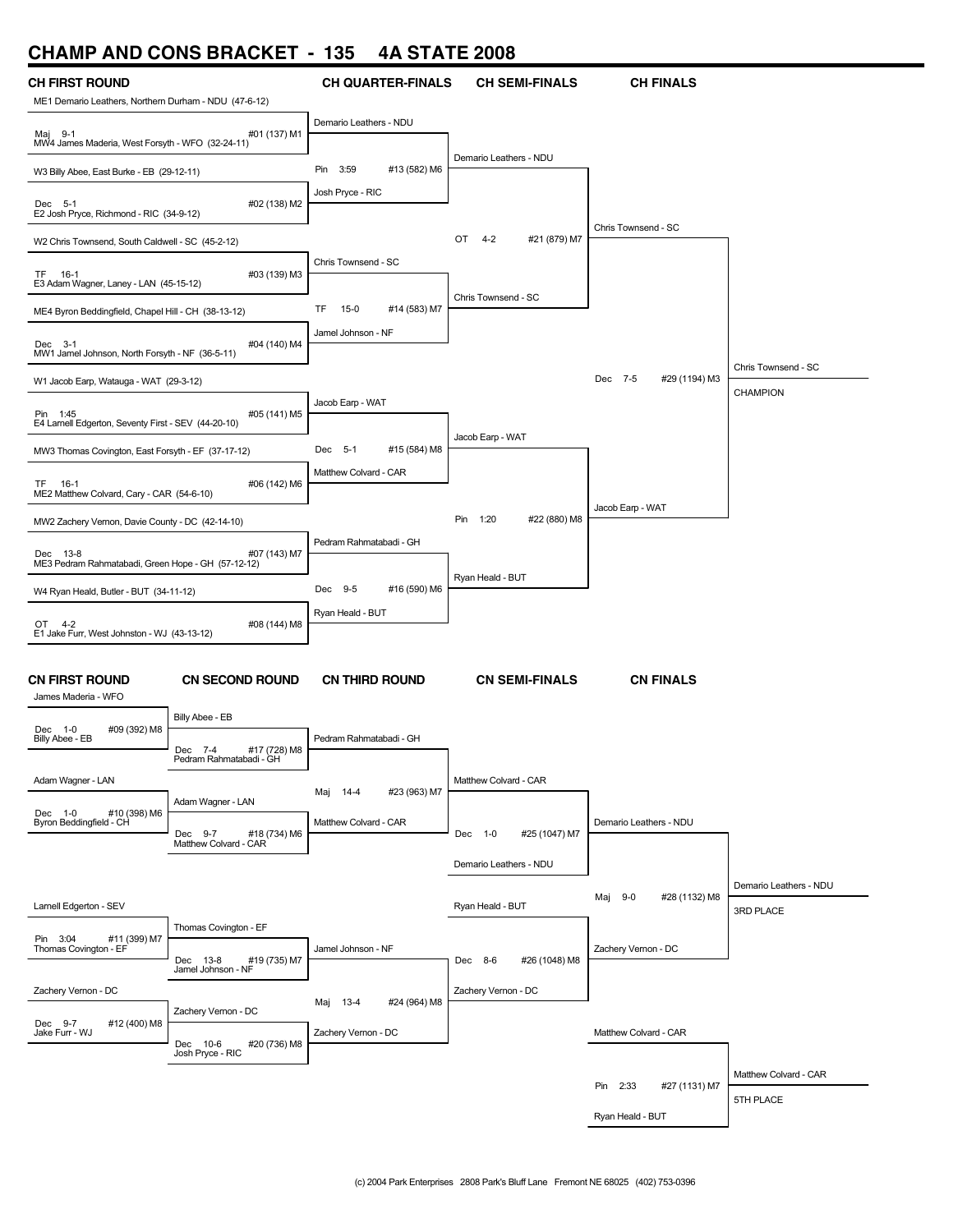## **CHAMP AND CONS BRACKET - 140 4A STATE 2008**

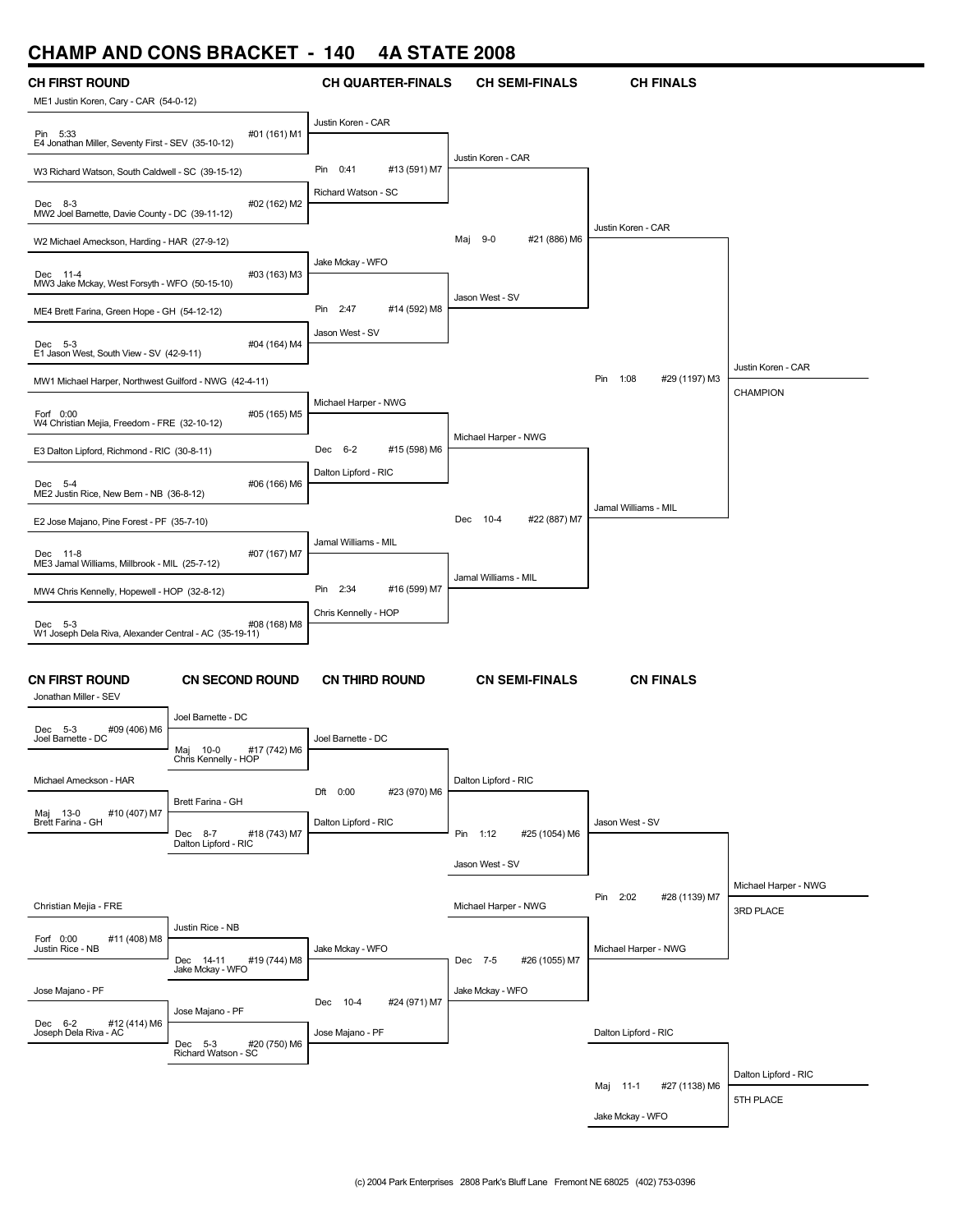#### **CHAMP AND CONS BRACKET - 145 4A STATE 2008**

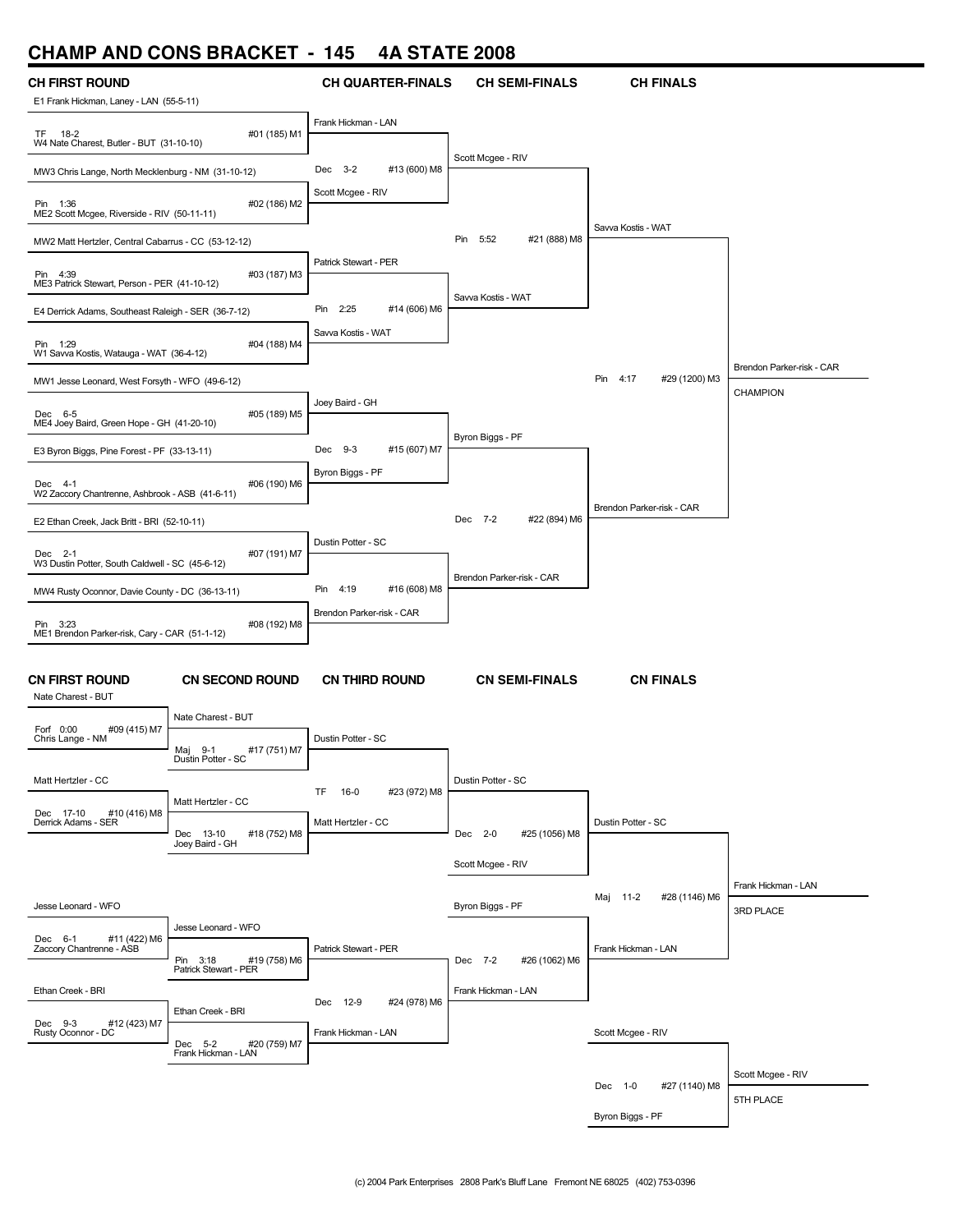### **CHAMP AND CONS BRACKET - 152 4A STATE 2008**

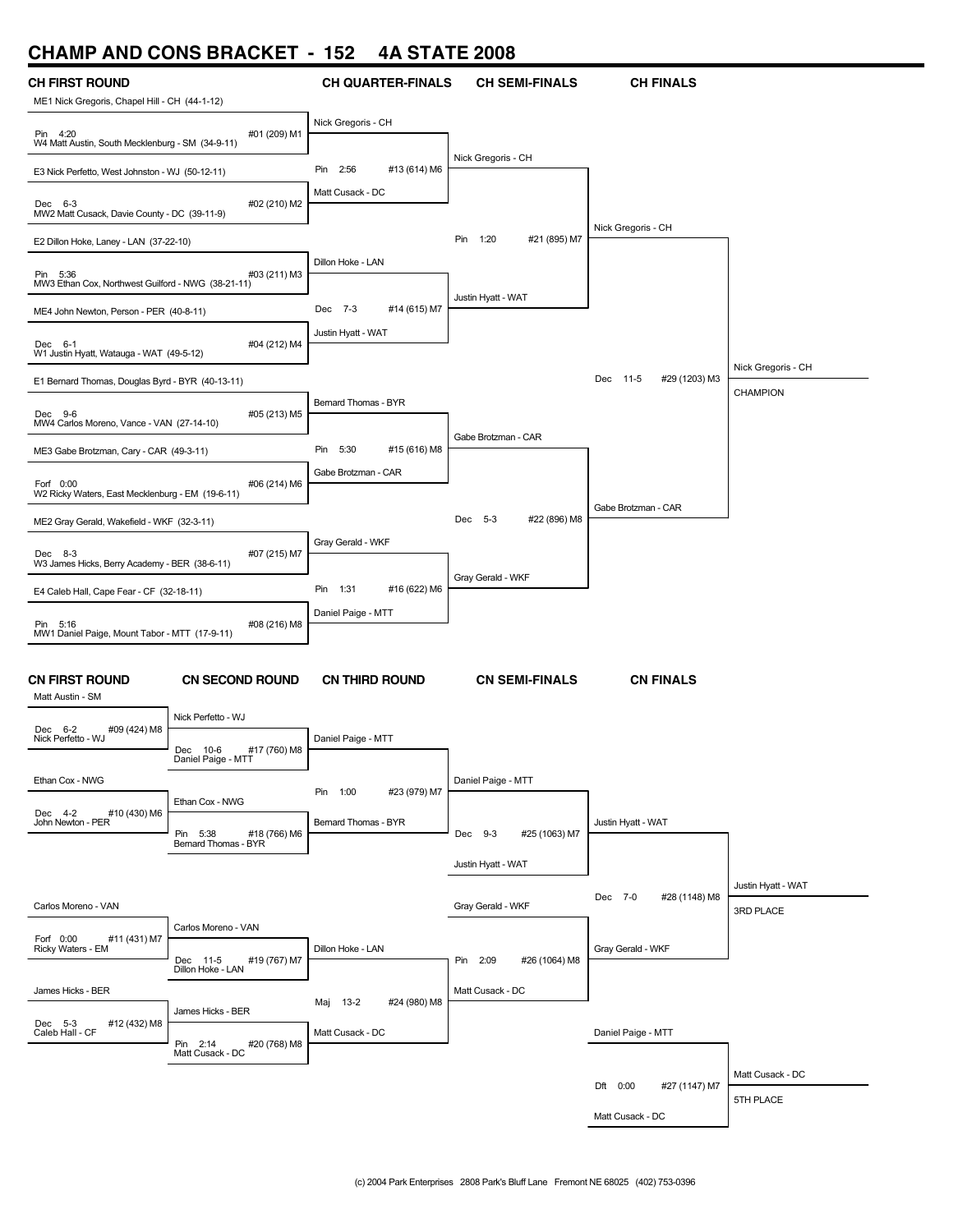## **CHAMP AND CONS BRACKET - 160 4A STATE 2008**

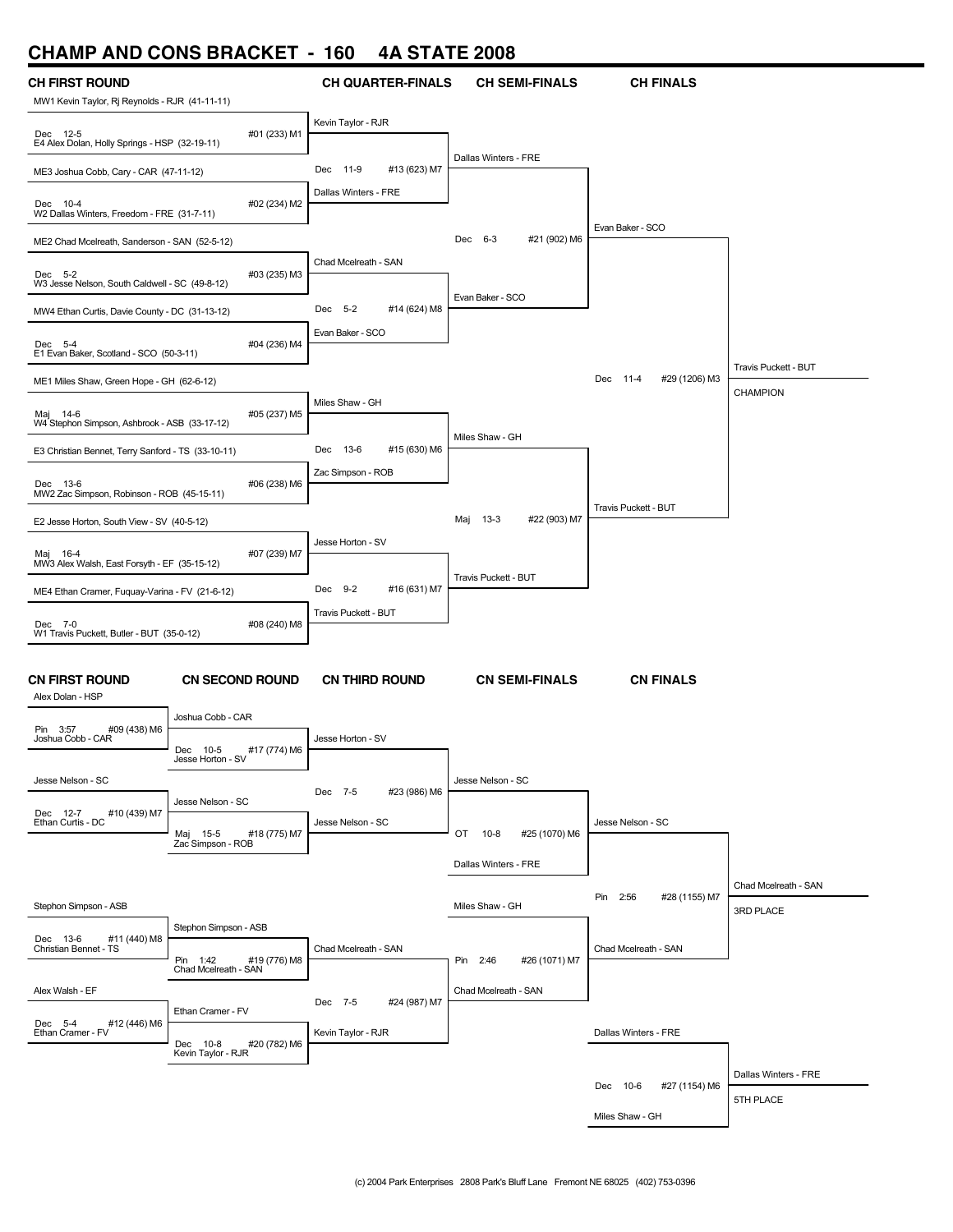# **CHAMP AND CONS BRACKET - 171 4A STATE 2008**

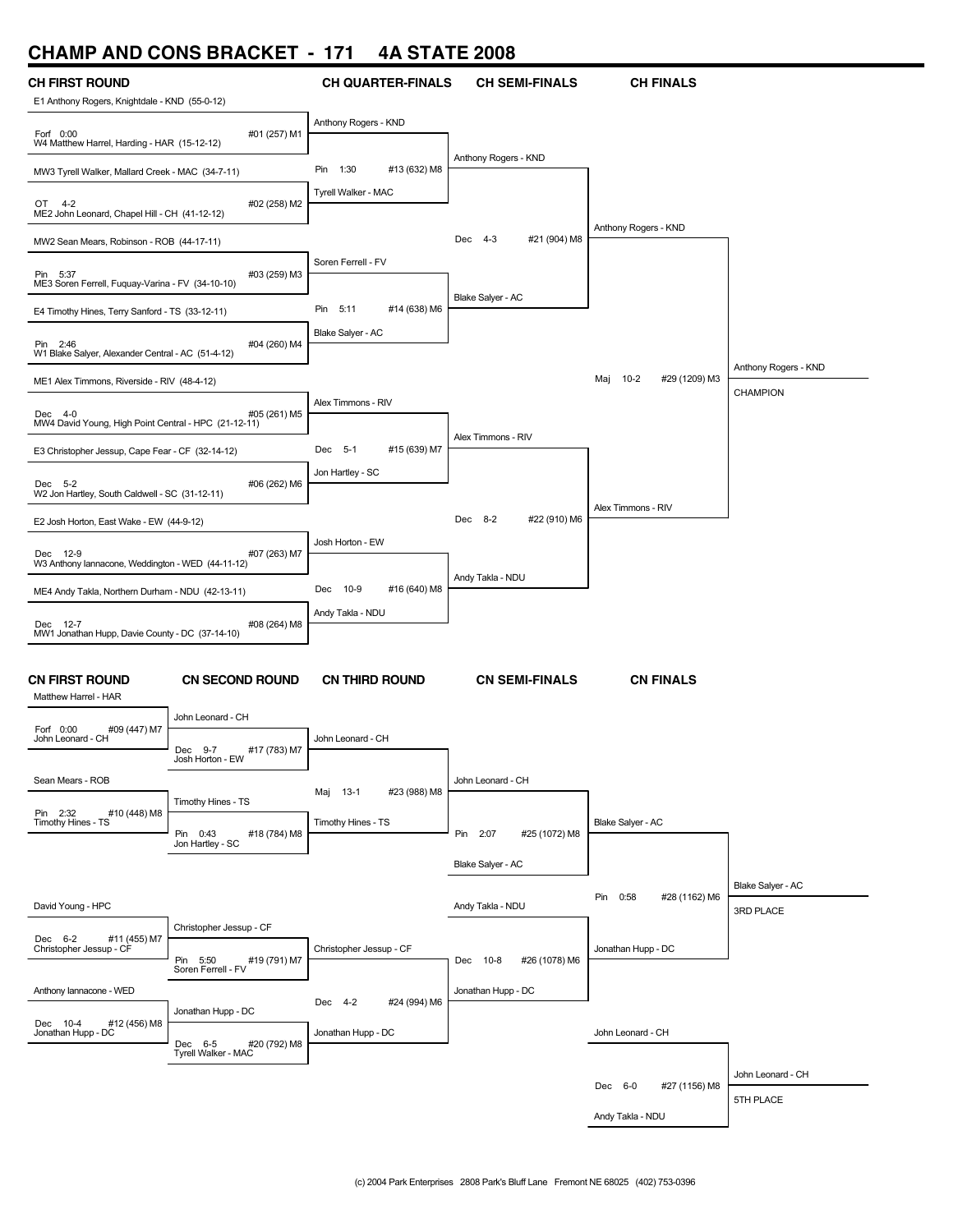### **CHAMP AND CONS BRACKET - 189 4A STATE 2008**

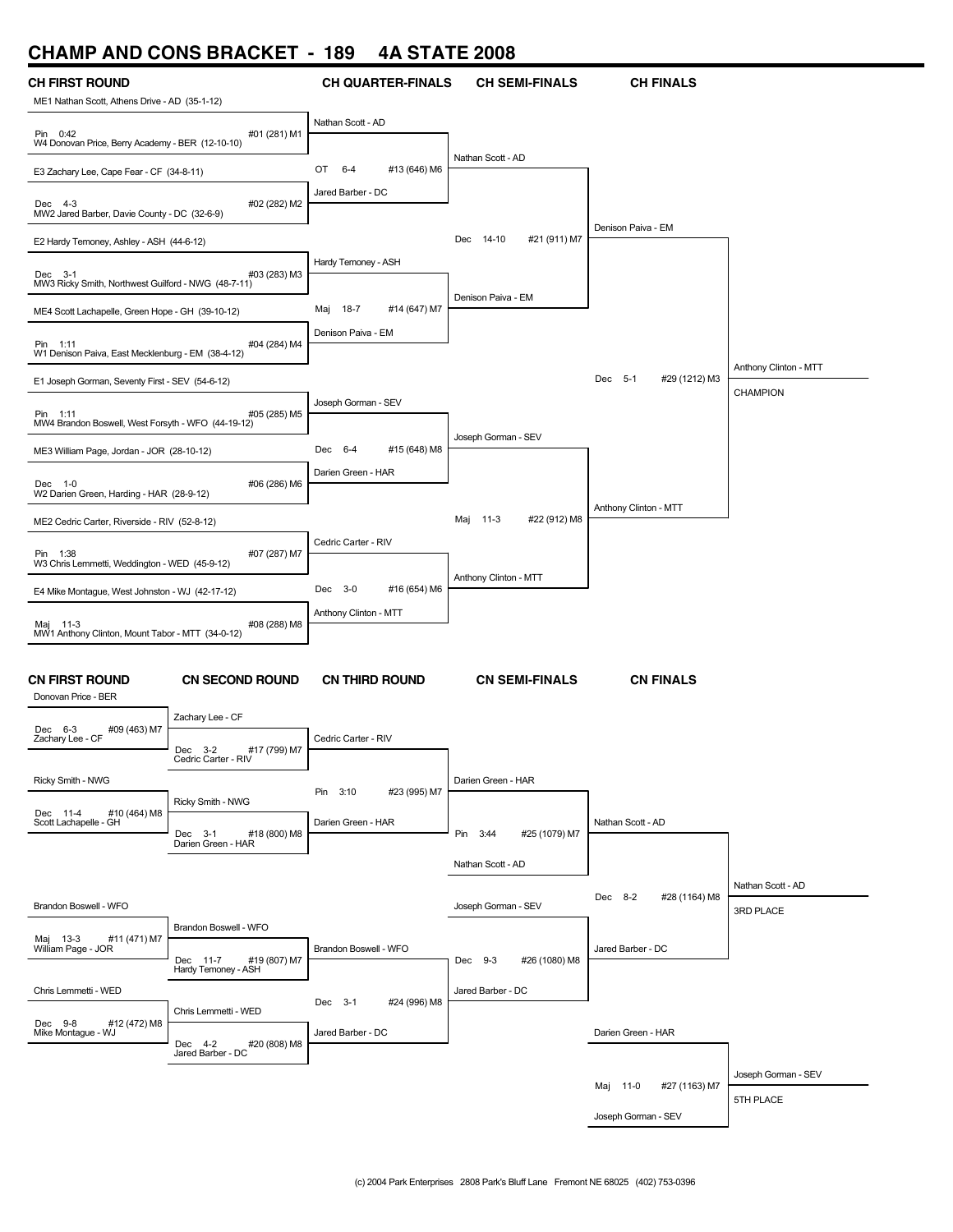# **CHAMP AND CONS BRACKET - 215 4A STATE 2008**